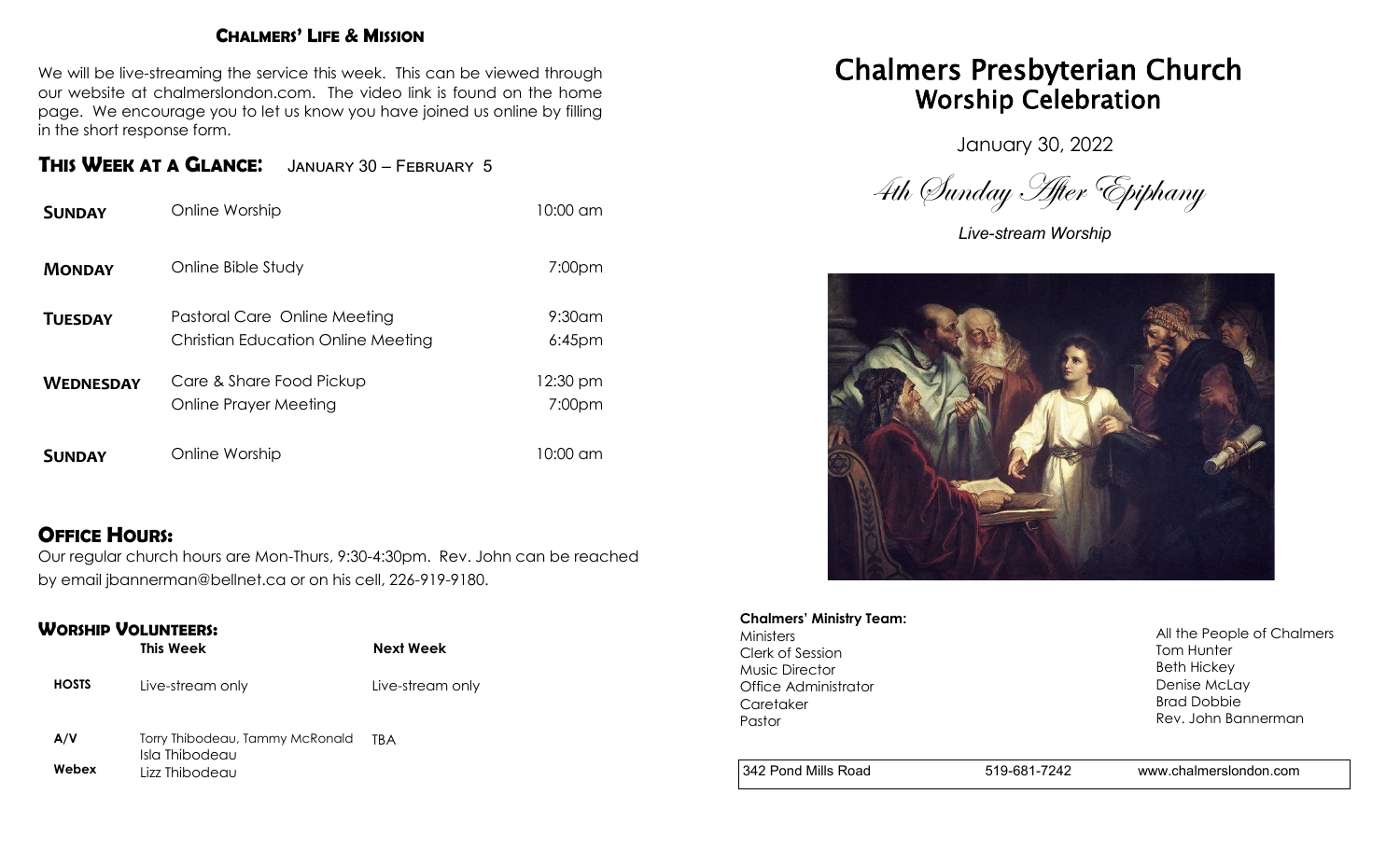### **WE APPROACH GOD**

Musical Prelude

Call to Worship Psalm 8:1

One: O Lord, our Sovereign, how majestic is your name in all the earth. **All: Let us worship God.**

Praise: *Psalm 100/Make a Joyful Noise* (Lyrics on p. 3)

Prayers of Adoration, Confession and Pardon

The Peace One: May the peace of Christ be with you

**All: And also with you.**

Celebrating with the children

### **WE LISTEN TO GOD'S WORD**

Prayer for Illumination

Scripture Reading: Psalm 57:1-5

One: Be merciful to me, O God, be merciful to me, for in you my soul takes refuge;

- **All: in the shadow of your wings I will take refuge, until the destroying storms pass by.**
- One: I cry to God Most High, to God who is good to me, who will send from heaven and save me, he will put to shame those who trample on me.
- **All: God will send forth his steadfast love and his faithfulness**.
- One: I lie down among lions that greedily devour human prey; their teeth are spears and arrows, their tongues sharp swords.
- **All: Be exalted, O God, above the heavens. Let your glory be over all the earth.**

Scripture Readings: Ephesians 3: 14-21

Matthew 6: 5-15

- One: The Gospel of the Lord.
- **All: Praise to you, Lord Jesus Christ.**

Praise: *Holy Spirit, hear us (tune Ernstein)* (Lyrics on p. 3) 381

Sermon: *Hallowed Be Thy Name* Special Praise: The Lord's Prayer (tune Finlandia) (Lyrics on p.3) Betty Sanderson

## **WE RESPOND TO GOD**

Chalmers' Life and Mission Offering of our Gifts Offering Praise: *The church is wherever God's people (*Lyrics on p. 3) 484 Offering Prayer, Prayers of the People & **The Lord's Prayer** Praise: *Take time to be holy* (Lyrics on p. 3) 638 Blessing

Musical Postlude

### **The Lord's Prayer**

Our Father, who art in heaven, hallowed be thy name. Thy Kingdom come, Thy will be done, on earth as it is in heaven. Give us this day our daily bread. And forgive us our debts as we forgive our debtors. And lead us not into temptation, but deliver us from evil. For thine is the Kingdom, and the power and the glory, forever. Amen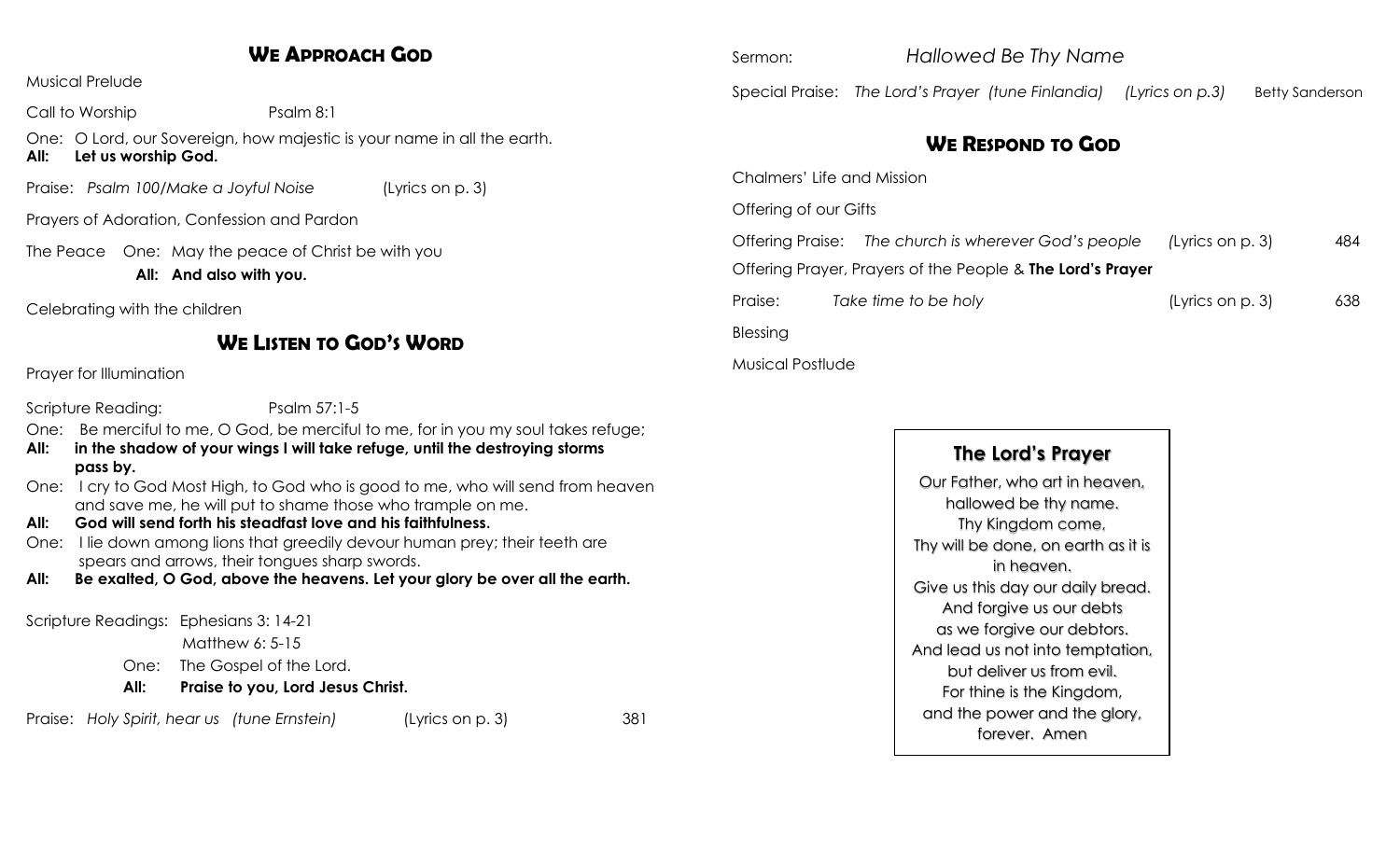### **Psalm 100/Make a joyful noise**

L. Good

#### Chorus:

*Make a joyful noise, all the earth! Worship your God with gladness Make a joyful noise all the earth! Come to this place with a song.* 

Know that your God has made you, know it's to God we belong, and come to this place with joyfulness and praise, worship your God with a song!

#### **Chorus**

Enter these gates with thanksgiving, enter these courts with praise; sing thanks to your God and bless this holy name, worship your God with a song!

#### Chorus

Ages through endless ages Seasons of endless years; the love of our Maker ever shall endure, worship your God with a song!

**Chorus** 

©1992 Borealis Music

## **Holy Spirit, hear us**

W.H. Parker, Kenneth G. Finlay

Holy Spirit, hear us; help us while we sing; breathe into the music of the praise we bring.

Holy Spirit, prompt us when we bow to pray; nearer come and teach us what we ought to say.

Holy Spirit, speak now through this book we read; on its living pages shine the light we need.

Holy Spirit, give us Jesus' heart and mind; make us as our Teacher: loving, strong and kind.

Holy Spirit, help us daily by your might, what is wrong, to conquer, and to choose the right.

Public Domain

#### **The Lord's Prayer** (Our Heavenly Father) arr. Richard D. Row

Our heavenly Father, who in Love abideth. We worship Thee, We praise Thy holy name, Teach us Thy children, evermore to love Thee, Thy will be done in earth as heav'n today; Teach us Thy children evermore to love Thee, Thy will be done in earth as heav'n today.

O give us grace to meet the coming morrow, Forgive our debts as others we forgive. Thou lead'st not Thy children in temptation, Deliver us from evil and all sin. Thine is the kingdom, Thine the pow'r and glory, World without end, forevermore, Amen.

## **The church is wherever God's people**

Carol Rose Ikeler, Robert J. B. Fleming

The church is wherever God's people are praising, singing God's goodness for joy on this day. The church is wherever disciples of Jesus remember his story and walk in his way.

The church is wherever God's people are helping, caring for neighbours in sickness and need. The church is wherever God's people are sharing the words of the Bible in gift and in deed.

Lyrics: © Mr. WL Jenkins, 1963 Music: © Robert J. Fleming.

## **Take time to be holy**

W.D Longstaff, G.C. Stebbins

Take time to be holy; speak oft with thy Lord. Abide in him always, and feed on his word. Make friends of God's children; help those who are weak, forgetting in nothing his blessing to seek.

Take time to be holy; the world rushes on; spend much time in secret with Jesus alone. By looking to Jesus, like him thou shalt be; thy friends in thy conduct his likeness shall see.

Take time to be holy; let him be thy guide, and run not before him, whatever betide. In joy or in sorrow, still follow thy Lord, and, looking to Jesus, still trust in his word.

Take time to be holy; be calm in thy soul, each thought and each motive beneath his control.

Thus led by his Spirit to fountains of love, thou soon shalt be fitted for service above.

Public Domain